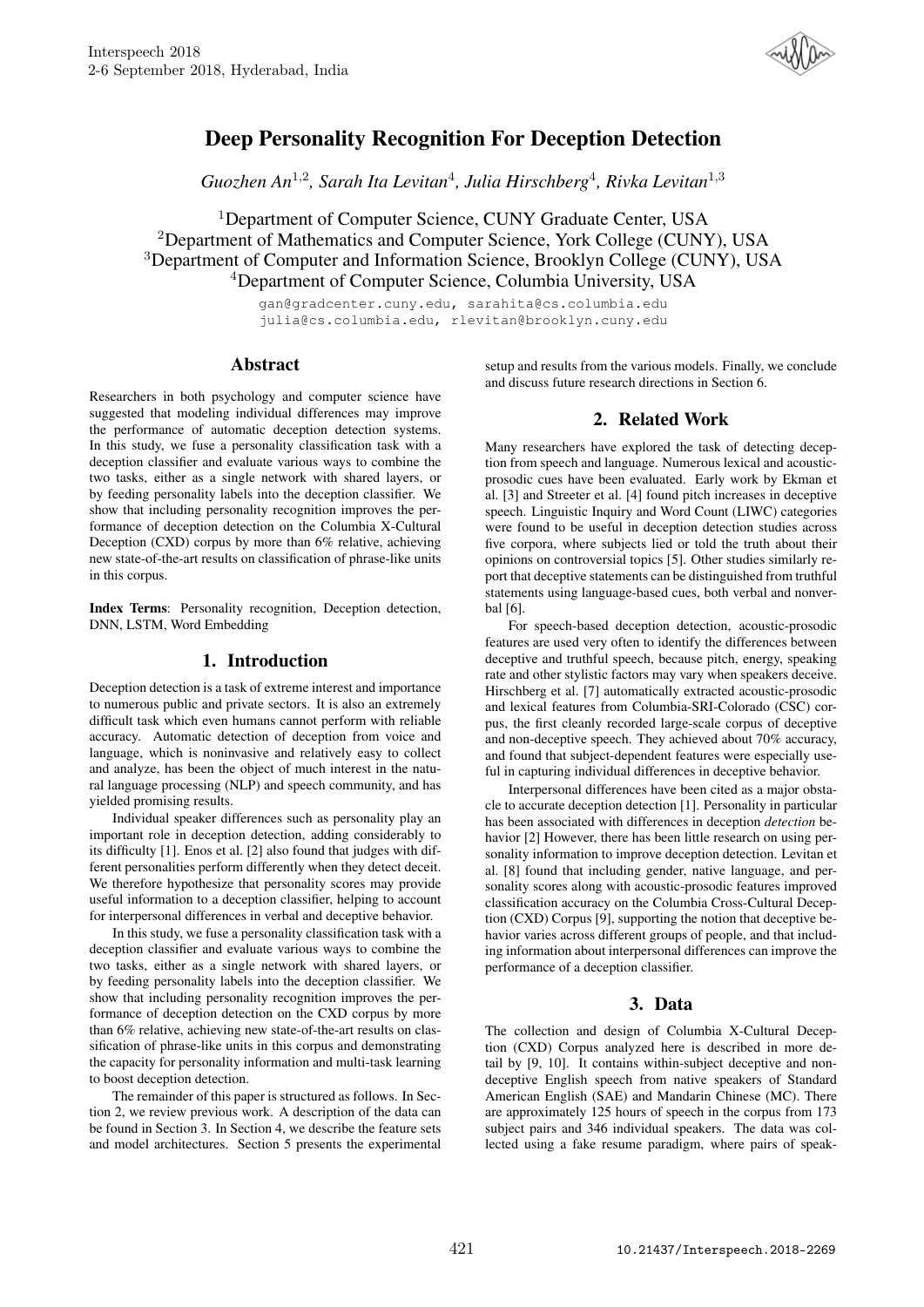ers took turns interviewing their partner and being interviewed from a set of 24 biographical questions. Subjects were instructed to lie in their answers to a predetermined subset of the questions. Subjects were provided with financial incentive to lie effectively and judge deceptive statements correctly.

In addition to the high-level truth labels provided by the framework of the task, granular truth labels were reported by the participants as they spoke. While answering the biographical questions, each interviewee pressed the T or F key on a keyboard, labeling each utterance spoken as true or false. For example, in the middle of a deceptive statement about where they were born, a subject could include the truthful statement that their birthday was on a certain date. Similarly, truthful or further deceptive information could be included in the subject's responses to the interviewer's follow-up questions.

The keystrokes indicating granular truth labels were applied to speech segments according to the following alignment rule: [11]: a T or F label was assigned to a speech segment if a consistent label was retrieved (the interviewee pressed the corresponding key on the keyboard) between the start and end time of that segment, and eliminated otherwise.

Before the recorded interviews, subjects filled out the NEO-FFI (Five Factor) personality inventory [12], yielding scores for Openness to Experience (O), Conscientiousness (C), Extraversion (E), Agreeableness (A), and Neuroticism (N). A median split of the Big Five scores is done to divide each of the big five personality groups into two classes, high and low.

Transcripts for the recordings were obtained using Amazon Mechanical Turk<sup>1</sup> (AMT), and the transcripts were forcealigned using Kaldi [13]. The speech was then automatically segmented into inter-pausal units (IPUs) using Praat, and transcripts were manually corrected. The subject key-presses were aligned with the speech as well.

In this study, the speech was segmented in two different ways: turn and IPU. An IPU is defined as speech from a single speaker separated by at least 50 ms silence, and a turn is defined as speech from a single speaker separated by at least 500 ms silence. Segments were eliminated if their duration is less than 0.05 seconds, resulting in average durations of 1.31 and 4.24 seconds for IPUs and turns, respectively. Finally, there are 79,632 and 30,368 IPU and turn level segments respectively, totaling 110,000 instances. Including instances from both levels of segmentation significantly increased the training size.

|  |  | Table 1: Segmentation Summary |  |
|--|--|-------------------------------|--|
|--|--|-------------------------------|--|

| Duration   | Avg(s) | Min(s) | Max(s) |
|------------|--------|--------|--------|
| <b>IPU</b> | 1.31   | 0.05   | 21.76  |
| Turn       | 4.24   | 0.06   | 115.41 |
| Total      | 2.12   | 0.05   | 115.41 |
|            |        |        |        |
| # Words    | Avg(w) | Min(w) | Max(w) |
| <b>IPU</b> | 4      | 1      | 47     |
| Turn       | 11     | 1      | 387    |

## 4. Methodology

## 4.1. Features

For our experiments, we use the feature sets described in [14, 15]: acoustic-prosodic low-level descriptor features (LLD);

word category features from LIWC (Linguistic Inquiry and Word Count) [16]; and word scores for pleasantness, activation and imagery from the Dictionary of Affect in Language (DAL) [17]. We also use the Gensim library [18] to extract two sets of word embedding features (WE) using Google's pretrained skip-gram vectors [19] and Stanford's pre-trained GloVe vectors [20].

In order to calculate the vector representation of a turn, we extract a 300-dimensional word vector for each word in the segment, and then average them to get a 300-dimensional vector representing the entire turn segment. The feature sets used here represent information from both the acoustic and lexical signals, in addition to the higher-level psycholinguistic information represented by the LIWC and DAL features.

### 4.2. Deception models

Following Mendels et al. [11], we train three different models to predict deception: (1) a multilayer perceptron (MLP) trained using LIWC, DAL, LLD, and pretrained word embeddings, (2) a Long Short-Term Memory (LSTM) classifier using Stanford's pretrained GloVe vectors, and (3) a hybrid of the first two models. These models provide a baseline deception detection accuracy which we attempt to improve upon using personality prediction in Sections 4.3.2 and 4.3.1.

#### *4.2.1. Multilayer perceptron*

The multilayer perceptron (MLP) [21] is a simple feed-forward network using the sigmoid activation function. Our model has five fully-connected layers in a bottleneck configuration: (2048, 1024, 512, 1024, 2048) neurons per layer. The output layer consists of a single output neuron that uses the sigmoid function to calculate the probability of deception. During training, we add batch normalization [22] and a dropout layer [23] with 0.5 probability to each hidden layer.

### *4.2.2. Word Embedding and LSTM*

We additionally experiment with feeding an instance's word embeddings into an LSTM (Long Short Term Memory) layer, well known for capturing sequential information [24, 25], to learn an instance-level representation.

For this model, which uses only the word embedding features as input, we also update the off-the-shelf word embeddings used in the MLP to better represent our data. We initialized a 300-dimensional word embedding layer with the Stanford off-the-shelf GloVe embeddings. We then trained the new model on our data, updating those initial weights. Since our corpus is relatively small, this takes advantage of the enormous corpora that were used to train the off-the-shelf embeddings, and adapts them to our data.

After training the word embedding layer, we feed 300 dimensional word embeddings one at a time to the LSTM layer to get instance-level representations. We set the maximum word length of each instance to 60, and zero padding is used if the sentence length is less than 60 words. The LSTM layer's output, which represents the instance's lexical content, is a 256 dimensional vector.

A sigmoid function is then applied to the instance representation, outputting a probability estimation of the instance's deceptive status.

<sup>1</sup>https://www.mturk.com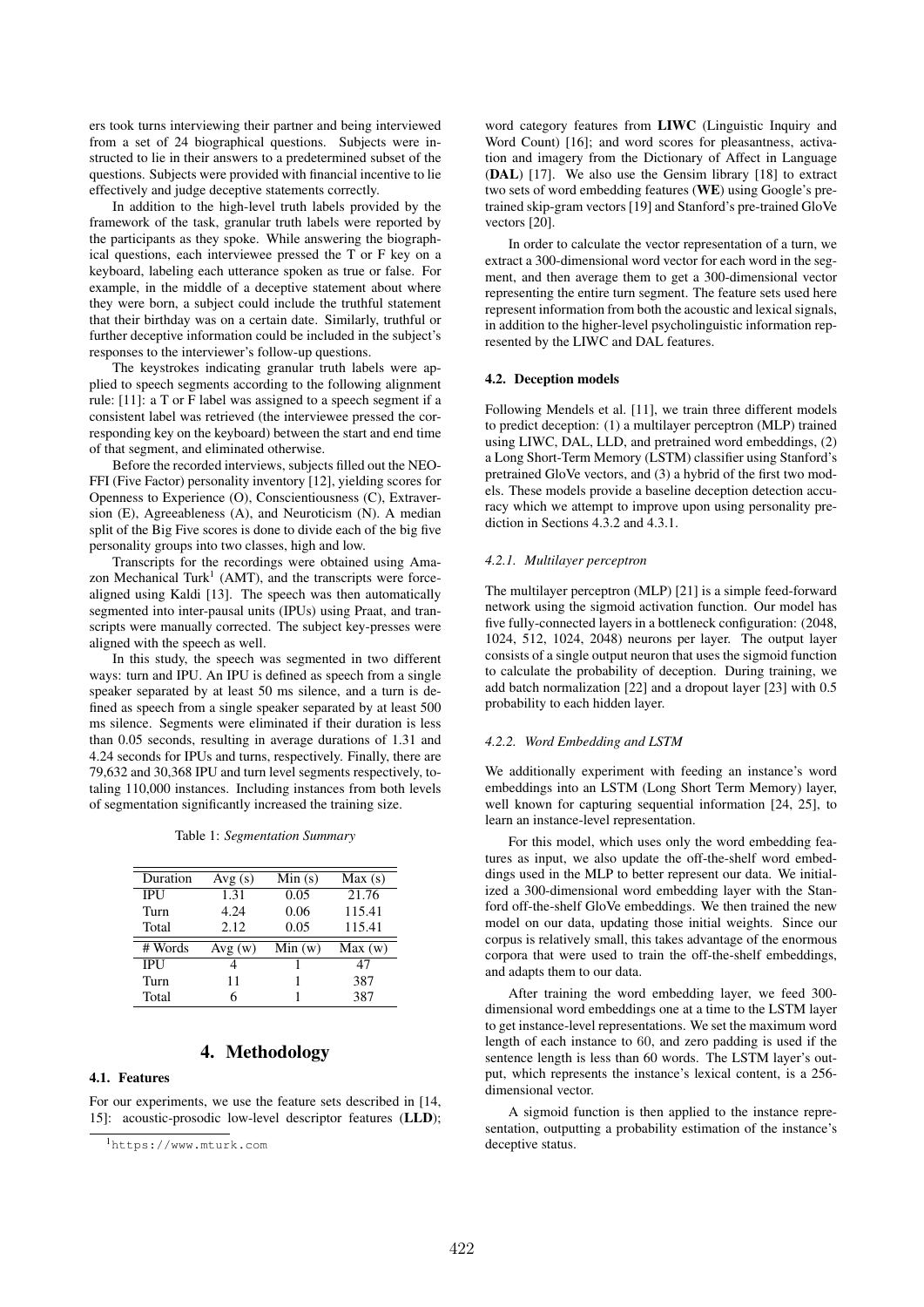## *4.2.3. Hybrid Model*

A third model combines the previous two models by taking the output of the last hidden layer in the MLP model and concatenating it with the 256-dimensional output of the LSTM. The output of the concatenated layer is fed forward to a single output node that uses the sigmoid activation to predict the probability of deception.

#### 4.3. Personality Recognition for Deception Detection

Motivated by [2, 26], we hypothesize that personality can improve deception detection. Therefore, we incorporate personality information into the deception detection models described in Section 4.2.

We evaluate two different ways to incorporate personality information into the deception classifier: (1) using multi-task learning to jointly predict both speaker personality and instance deception, and (2) feeding personality labels into the deception classifier's output layer.

### *4.3.1. Multi-task learning*

The motivation behind multi-task learning — using a single classifier to predict two or more labels — is that robustness and accuracy may be improved by giving the classifier more than one task, since the tasks can influence each other through a shared representation.

For the multi-task MLP model, we add an output node for each personality trait to the last fully connected output layer with the sigmoid activation function (Figure 1). The output layer, which previously had a single node for predicting deception, now has five additional nodes, each of which predicts the probability that the instance speaker scored "high" on the corresponding Big Five personality trait. The output layers are similarly augmented for the LSTM and hybrid models.

In another variant of a multi-task learning model, the last hidden layer of the classifier feeds forward into five output sigmoid nodes that predict the Big Five personality traits. The output of the five personality classification nodes – five floating point numbers representing the probability of the speaker scoring "high" on each of the Big Five personality traits – are then concatenated back with the output hidden layer that preceded them, and the concatenation is fed forward to an output node for deception. Figure 2 shows how this looks in the MLP.

#### *4.3.2. Personality as a late feature*

For our second approach, instead of training a single classifier to predict both deception and personality, we feed personality labels into the deception classifier. The motivation is that the personality labels can act as features to inform the deception prediction. To reduce the chance that the impact of the personality features will be swallowed by the numerous other features, we introduce them to the classifier at a late stage, after the five hidden layers. This approach is the equivalent of Figure 2, without the links between the fully-connected layer and the personality nodes. That is, instead of the personality labels being predicted by the preceding layers, and influencing the weights of those layers through cross-entropy minimization, they are provided by an oracle: the gold standard labels self-reported by the speakers.

In a real-world system, these labels would be output by a separate or integrated personality classifier operating over the speech input. Since the model using the gold-standard labels gives an upper bound on how well such a model could perform, Figure 1: *Diagram of multi-task learning MLP model (variant i).*



Figure 2: *Diagram of multi-task learning MLP model (variant ii).*



*In both figures, the nodes labeled O, C, E, A, and N refer to the Big Five personality traits: Openness, Conscientiousness, Extraversion, Agreeableness, and Neuroticism.*

and its performance is exceeded by the multi-task models (Section 5), we do not further explore the potential of a model using personality labels predicted with various levels of accuracy.

## 5. Results

In this section, we present various experimental results for deception detection with and without personality information. Table 2 shows the result of the deception-only models, Tables 3 and 4 show the results of the two multi-task models, and Table 5 shows the results of the model that includes personality labels as late features.

All models were trained using the Adam optimizer [27] with learning rate 0.001, decreasing at a rate of 50% for 100 epochs. Our data was split into train, validation and test sets of 83,600, 4,400, and 22,000 samples respectively. Since the classes (deceptive/nondeceptive) are unbalanced, we weighted each class based on the training set. All models were implemented using Keras [28].

As shown in Table 2, the best performance for deception detection without personality information is an F1 of 0.69, achieved by the MLP-LSTM hybrid model. This result can not be directly compared to the highest performance reported on this corpus so far, 0.64 [11], since that work predicted deception only at the level of IPUs, which are shorter and contain less information, and did not augment the training data with instances at the turn level. However, we can assume that our baseline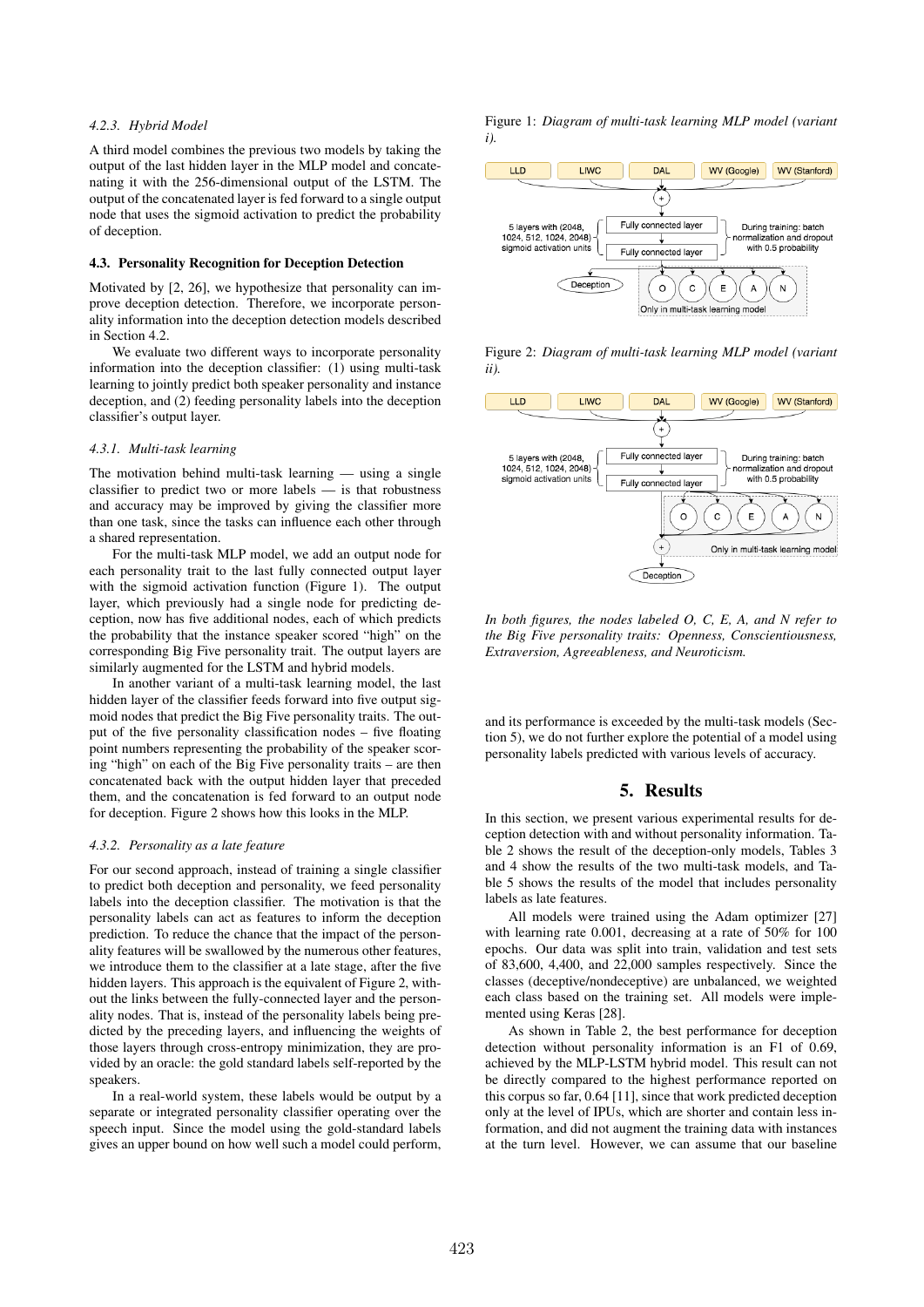Table 2: *Deception detection without personality*

| Model  | Precision | Recall | F1    |
|--------|-----------|--------|-------|
|        |           |        |       |
| MI P   | 68.08     | 67.95  | 68.01 |
| LSTM   | 65.64     | 66.08  | 65.78 |
| Hybrid | 69.43     | 69.46  | 69.45 |

Table 3: *Multi-task learning: variant (i)*

| Model       | Precision | Recall | F1    |
|-------------|-----------|--------|-------|
| MI P        | 74.33     | 74.51  | 74.39 |
| <b>LSTM</b> | 64.61     | 65.56  | 64.40 |
| Hybrid      | 69.42     | 69.67  | 69.51 |

Table 4: *Multi-task learning: variant (ii)*

| Model  | Precision | Recall | F1    |
|--------|-----------|--------|-------|
| MLP    | 74.37     | 74.67  | 74.38 |
| LSTM   | 66.13     | 67.03  | 65.89 |
| Hybrid | 72.58     | 72.98  | 72.70 |

Table 5: *Deception detection using gold-standard personality as a late feature*

| Model | Precision | Recall | F1    |
|-------|-----------|--------|-------|
| ML P  | 70.08     | 70.00  | 70.04 |
| LSTM  | 65.09     | 65.74  | 65.22 |

deception-only model, which is based on the models presented in [11], achieves state-of-the-art level performance.

As shown in Tables 3 and 4, this performance can be improved by over 4% absolute by incorporating personality information into the model. Both approaches explored here, multitask learning and adding personality as a feature, improved the F1 of the MLP from 0.68 to 0.744. While the first variant of multi-task learning did not significantly improve the hybrid model, the second variant increased its F1 to 0.727. Neither approach improved the LSTM model, with the first variant slightly reducing its F1.

We hypothesize that the difference between the MLP and LSTM models can be explained by the fact that the MLP has input from multiple feature sets. During training, the personality information – whether included as input or as output – can be used to adjust the weight matrix in the hidden layers to assign more weight to the features that are meaningful with respect to personality, performing a psychologically-informed form of feature selection that improves the deception detection performance. The LSTM model, on the other hand, uses sequential information from the instances' lexical content, and the concept of feature selection is less well-defined. Another possible explanation is that the personality information can interact meaningfully with the features from the acoustic and/or psycholinguistic signal, but are less informative with respect to the features from the instances' lexical content which are the only input to the LSTM.

Table 5 shows that including gold-standard personality labels improves the performance of the deception classification in the MLP, from 0.68 to 0.70. However, this model is outperformed by both multi-task learning models. This result is surprising, since the personality labels used in this model are the true ones reported by the instance speakers, while the personality information in the other models is predicted – perhaps inaccurately – from the instance features (a similar model predicting personality in this corpus reported an average of 60% accuracy [29]). This suggests that personality classification can assist the task of deception detection not only through the additional information of the speaker personality traits – captured by the 2% absolute improvement of this model – but also through the multi-task learning approach of influencing the shared layers towards a more useful and robust representation. An intriguing question for future work is whether this contribution is unique to personality classification, or whether a similar or added gain can be achieved by including additional classification tasks.

## 6. Conclusion and Future Work

In this paper, we present several approaches to combining the tasks of personality classification and deception detection. We compared the performance of MLP, LSTM, and hybrid models with multi-task learning and personality features. We found that both approaches to incorporating personality information into a deep deception classification model improved deception detection, adding to previous research indicating that deception detection can be improved by mitigating interpersonal differences. Multi-task learning performed better for deception detection than including personality features, suggesting a promising direction for improving deception detection.

Regarding individual model performance, we found that the MLP structure performed best in combination with multi-task learning, achieving the highest overall performance. Withinmodel performance improves by as much as 6% absolute when personality is added as a task, and the best model with personality (the multi-task MLP) performs 4% better than the best model without personality (the hybrid MLP-LSTM model).

In future work, we will explore the extension of these findings to other dataset and other related classification problems, such as adding gender and language classifiers to a deception classifier. We also see the potential of extending our framework to various analysis problems by embedding more paralinguistic and affective classifiers.

## 7. Acknowledgements

We thank Andrew Rosenberg and Michelle Levine. This work was partially funded by AFOSR FA9550-11-1-0120.

## 8. References

- [1] A. Vrij, P. A. Granhag, and S. Porter, "Pitfalls and opportunities in nonverbal and verbal lie detection," *Psychological Science in the Public Interest*, vol. 11, no. 3, pp. 89–121, 2010.
- [2] F. Enos, S. Benus, R. L. Cautin, M. Graciarena, J. Hirschberg, and E. Shriberg, "Personality factors in human deception detection: comparing human to machine performance." in *INTERSPEECH*, 2006.
- [3] P. Ekman, M. O'Sullivan, W. V. Friesen, and K. R. Scherer, "Invited article: Face, voice, and body in detecting deceit," *Journal of nonverbal behavior*, vol. 15, no. 2, pp. 125–135, 1991.
- [4] L. A. Streeter, R. M. Krauss, V. Geller, C. Olson, and W. Apple, "Pitch changes during attempted deception." *Journal of personality and social psychology*, vol. 35, no. 5, p. 345, 1977.
- [5] M. L. Newman, J. W. Pennebaker, D. S. Berry, and J. M. Richards, "Lying words: Predicting deception from linguistic styles," *Personality and social psychology bulletin*, vol. 29, no. 5, pp. 665– 675, 2003.